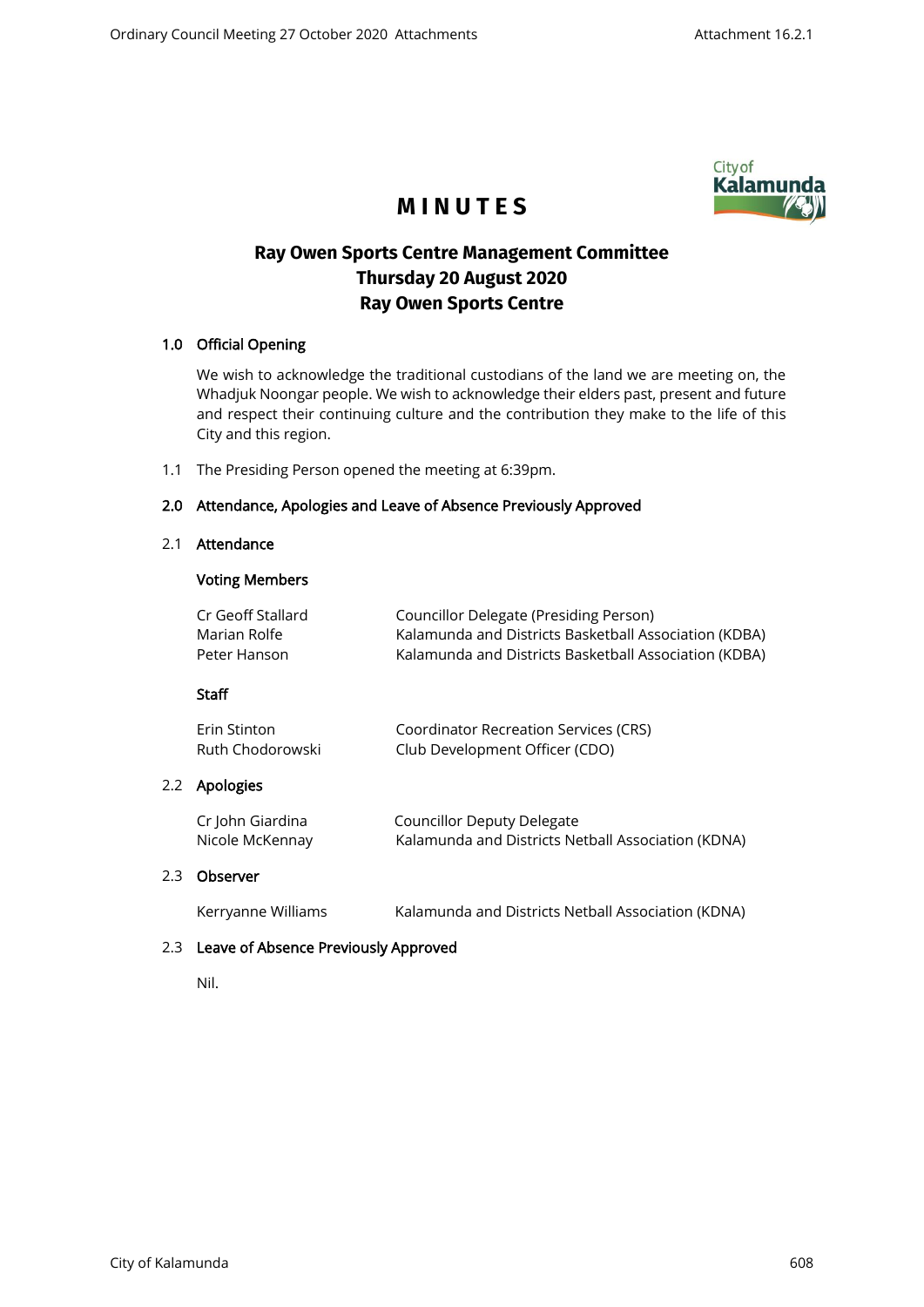## 3.0 Confirmation of Minutes from Previous Meeting

3.1 That the Minutes of the Ray Owen Management Committee (ROMC) held on 6 February 2020, as published and circulated, are confirmed as a true and accurate record of the proceedings.

| Moved:    | Marian Rolfe  |
|-----------|---------------|
| Seconded: | Peter Hanson  |
| Vote:     | Carried (3/0) |

#### Statement by Presiding Member

"On the basis of the above Motion, I now sign the Minutes as a true and accurate record of the meeting of 6 February 2020."

### 4.0 Disclosure of Interest

#### 4.1 Disclosure of Financial and Proximity Interests

- a) Members must disclose the nature of their interest in matters to be discussed at the meeting. (Section 5.65 of the Local Government Act 1995)
- b) Employees must disclose the nature of their interest in reports or advice when giving the report or advice to the meeting. (Section 5.70 of the Local Government Act 1995)

Nil.

### 4.2 Disclosure of Interest Affecting Impartiality

a) Members and employees must disclose their interests in matters to be discussed at the meeting in respect of which the member or employee has given or will give advice.

Nil.

### 5.0 Items for Committee Consideration

#### 5.1 Ray Owen Master Plan Update

### 5.1.1 Car Park Project

Project Manager - Dan Nelson. Stage 1 design and construction due to be delivered from January 2021.

• KDBA queried why the budget shows \$953,635 yet only \$860,000 is allocated. CRS explained the budget includes overhead allocations.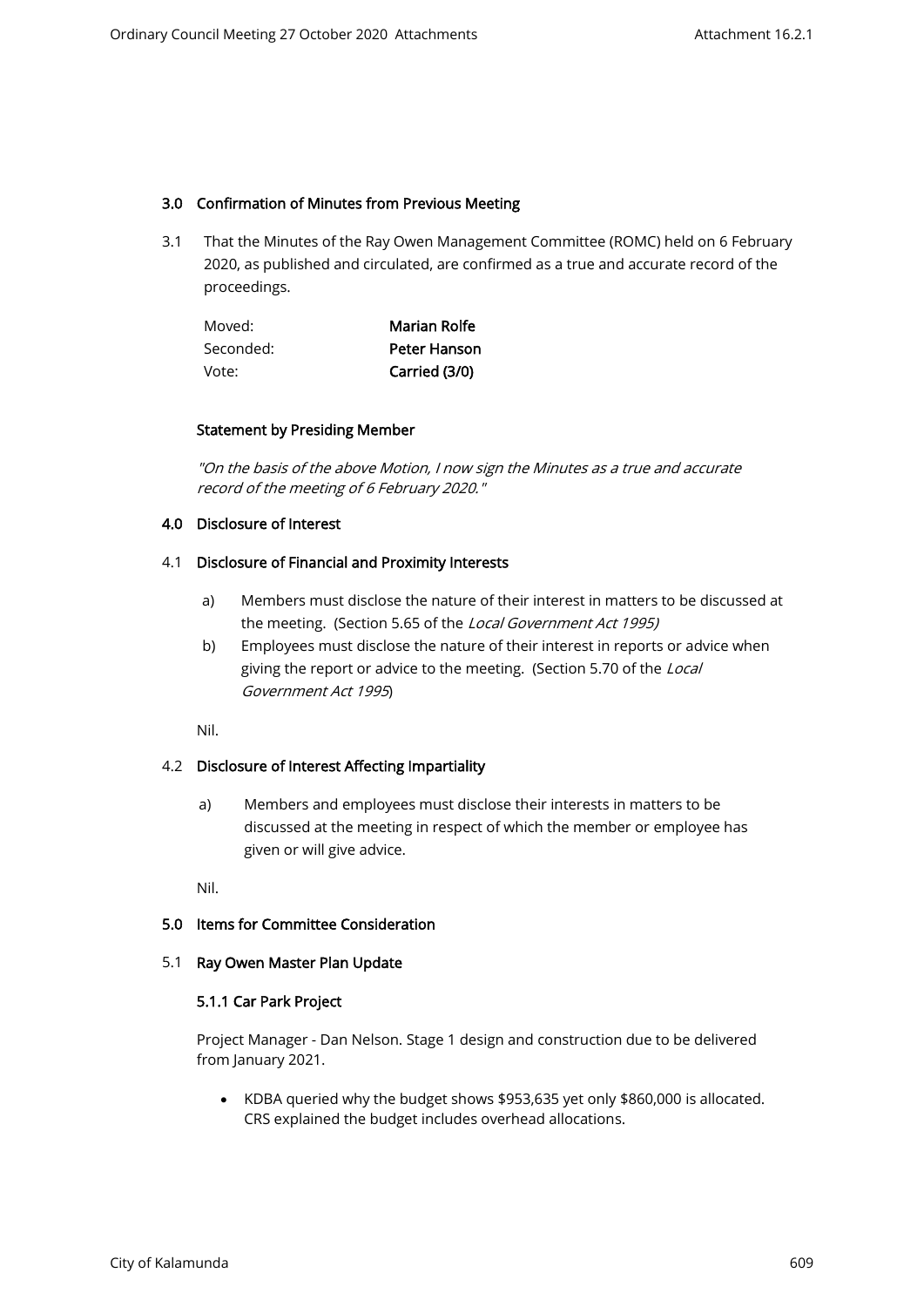• Committee requested an updated detailed car park design and a meeting with the Project Manager. CRS informed the Committee a meeting is being planned and a date will be set once more information is provided from the State Government on the recent \$5 million announcement.

## 5.1.2 Court Extension

Project not funded this financial year, however remains an important project within the City of Kalamunda advocacy projects.

- Discussion took place over the \$5 million recent announcement from the State Government. Cr Stallard outlined that the City is waiting on further advice and feedback from the State Government.
- Cr Stallard suggested it is linked to the Lesmurdie Primary School's recent announcement. Committee requested approximately \$500,000 be allocated for the detailed design for the court extension.
- KDBA queried the proposal for female changerooms that went through the SSRC for approximately \$200,000 and has now increased to \$650,000. CRS explained since the SSRC assessment process in February 2019 for the Ray Owen Pavilion project, the costings have been revised to now capture the scope risks identified throughout the SSRC process during 2018/19.

## Action:

• Leisure Planning Team to organise Ray Owen Masterplan Stakeholder meeting following further advice from State Government re \$5 million funding.

### 5.2 Running Action Register

Committee received the Running Action Register.

 Committee requested Scheduled Maintenance as an ongoing item in the Running Action Register.

### Action:

• CDO to include Scheduled Maintenance in the Running Action Register.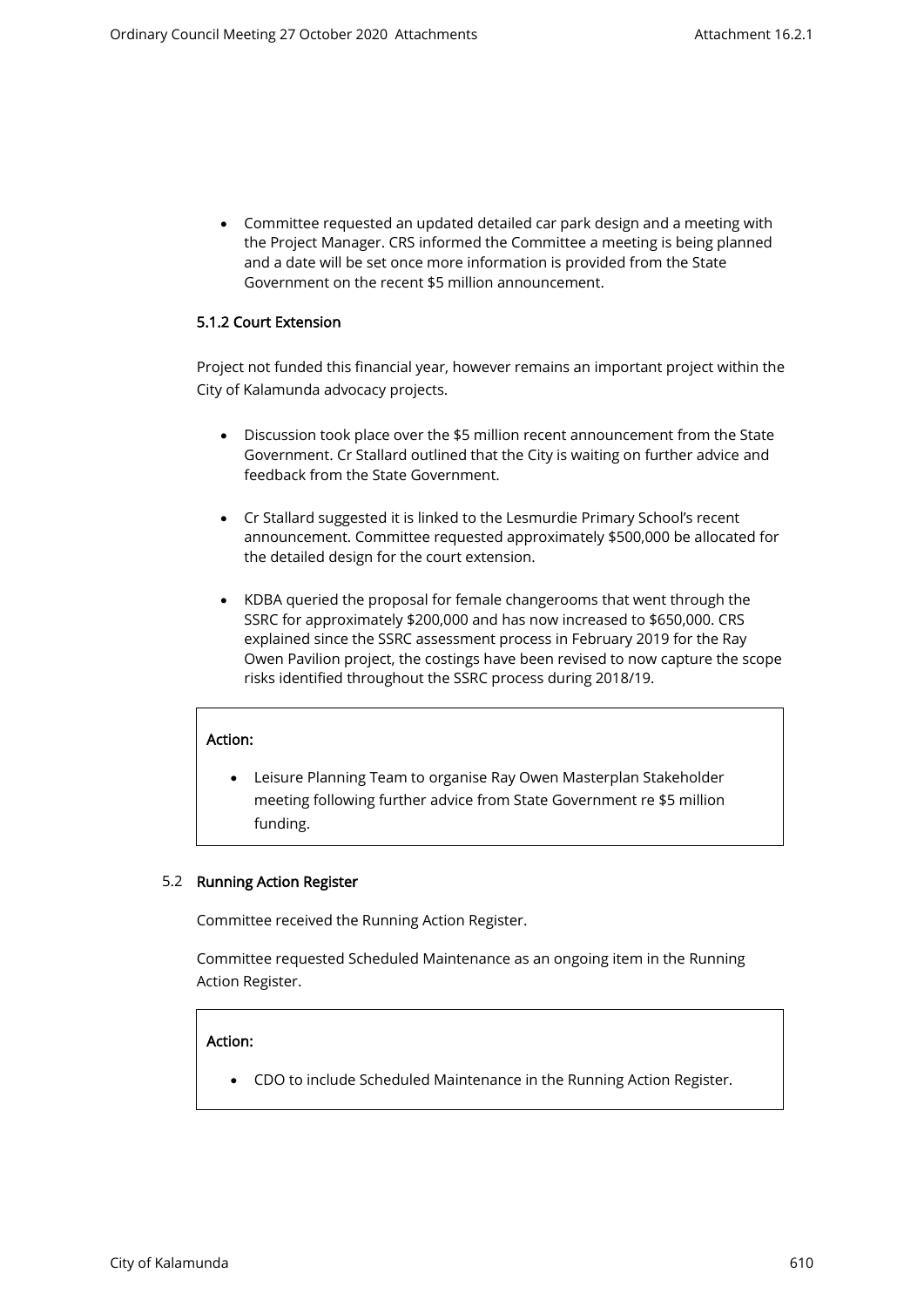#### 5.3 Budget Items

 The following budget items were approved in the 2020/2021 budget, Project Managers have been appointed and provisional dates set, dependant on ROMC feedback:

- LED lighting upgrade to Courts 1 4 including grandstands (December/January) CRS advised that the Coordinator Building Maintenance, City's electrician and CRS had a meeting onsite. Committee will attend a further site meeting to accept final scope.
- Toilet refurbishments to Courts 2 & 3 and First Aid Room (October or later) Feedback has been received from the Committee and have been passed onto the Project Manager.
- Skylight replacement to Courts 2 4 (September/October) KDBA advised this can only be completed when there is no rain and do not have a problem when the works will occur.
- Carpark Stage 1 design and construction (January or later)
- Irrigation renewal and water tank replacement project Committee sought further advice on the project.

#### Actions:

- CDO to investigate who the Project Manager is for the Irrigation and water tank works.
- CRS to arrange site meeting to discuss LED lighting upgrade.

#### 5.4 Licence Agreement

 • Licence Agreement amendment, including Appendix A – Table of Responsibilities and Appendix B – Inventory of Assets

Licence Agreement amendments were reviewed and discussed. CDO to make the discussed changes and provide to the Committee, to be signed off at next meeting.

### Action:

• CDO to make changes to the Table of Responsibilities and Inventory of Assets tables and provide to the Committee.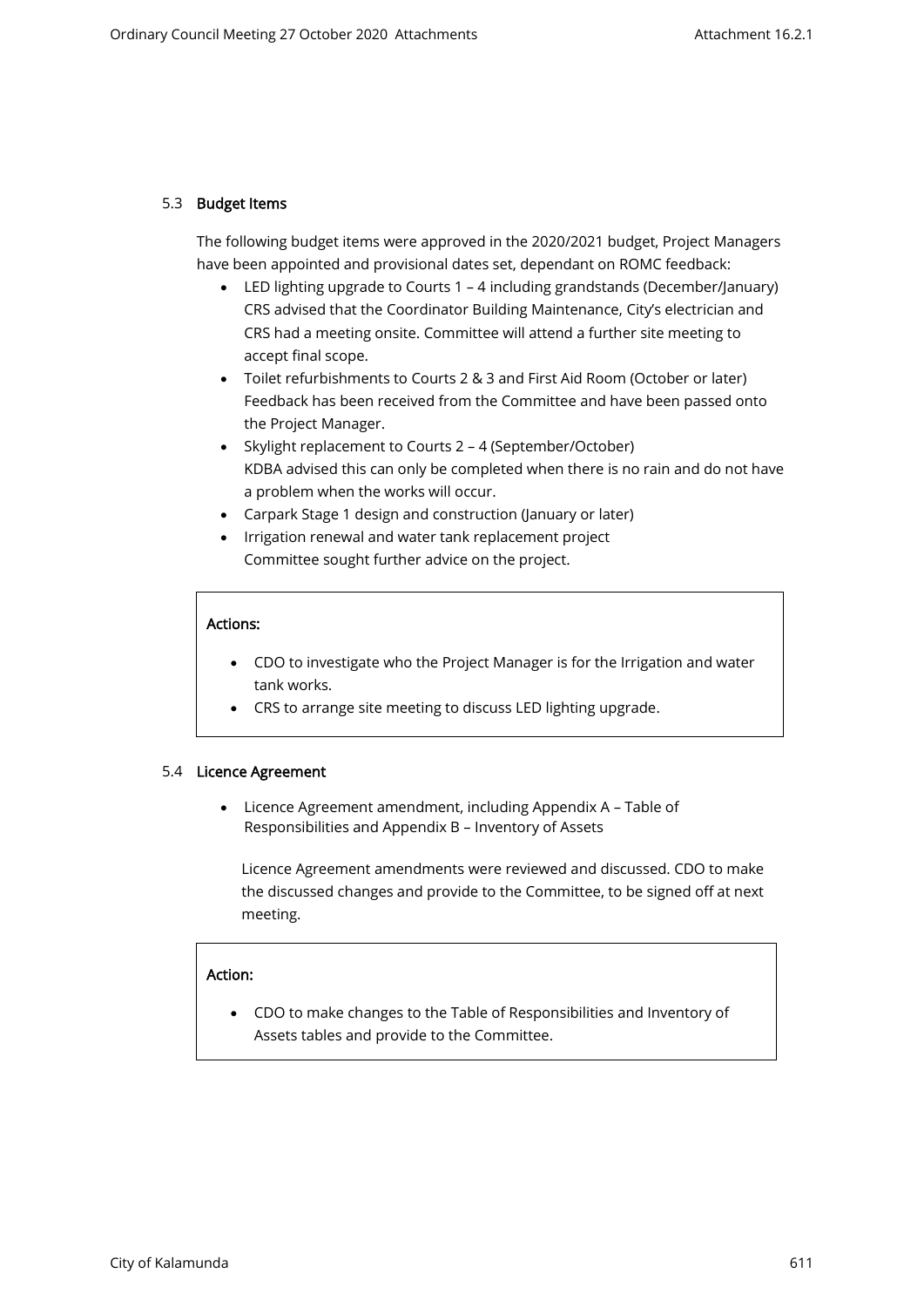#### 5.5 Terms of Reference

At the December 2019 meeting the Committee requested a change to the Terms of Reference - 7(d) Quorum:

- From: A quorum shall consist of at least one half of the appointed members. If a quorum is not achieved the meeting can progress informally, with minutes prepared in accordance with established processes.
- To: A quorum shall consist of a minimum of 3 voting members, comprising of:
- one representative from the Kalamunda & Districts Netball Association,
- one representative from Kalamunda & Districts Basketball Association, and
- a Councillor.

If a quorum is not achieved the meeting can progress informally, with minutes prepared in accordance with established processes.

To make the requested change a Report to Council is required; scheduled for the August Ordinary Council Meeting Tuesday 25 August.

### 6.0 Urgent Business with the Approval of the Presiding Member

- KDBA advised that as of 15 May, 2020 there is now a formal legal partnership between KDBA and KDNA, now a registered business trading as Ray Owen Sports Centre Kiosk.
- City Officers met with Kiosk Manager regarding a Healthway grant for the kiosk. CDO to apply when the applications are open.
- KDBA requested when the further Maida Vale netball courts are resurfaced can there be a consideration for dual use opportunities. CRS advised as per the Masterplan, the remaining courts will be upgraded and resurfaced for multipurpose use.
- The Committee expressed their concern over who has access to the Sports Centre as the security system has been the same for a long time. KDBA have made enquiries into a keyless system to enhance the security and to better monitor attendees.

### Action:

• CRS to discuss security options with Coordinator Building Services, with potential for a Budget Bid for the 2021/2022 Budget.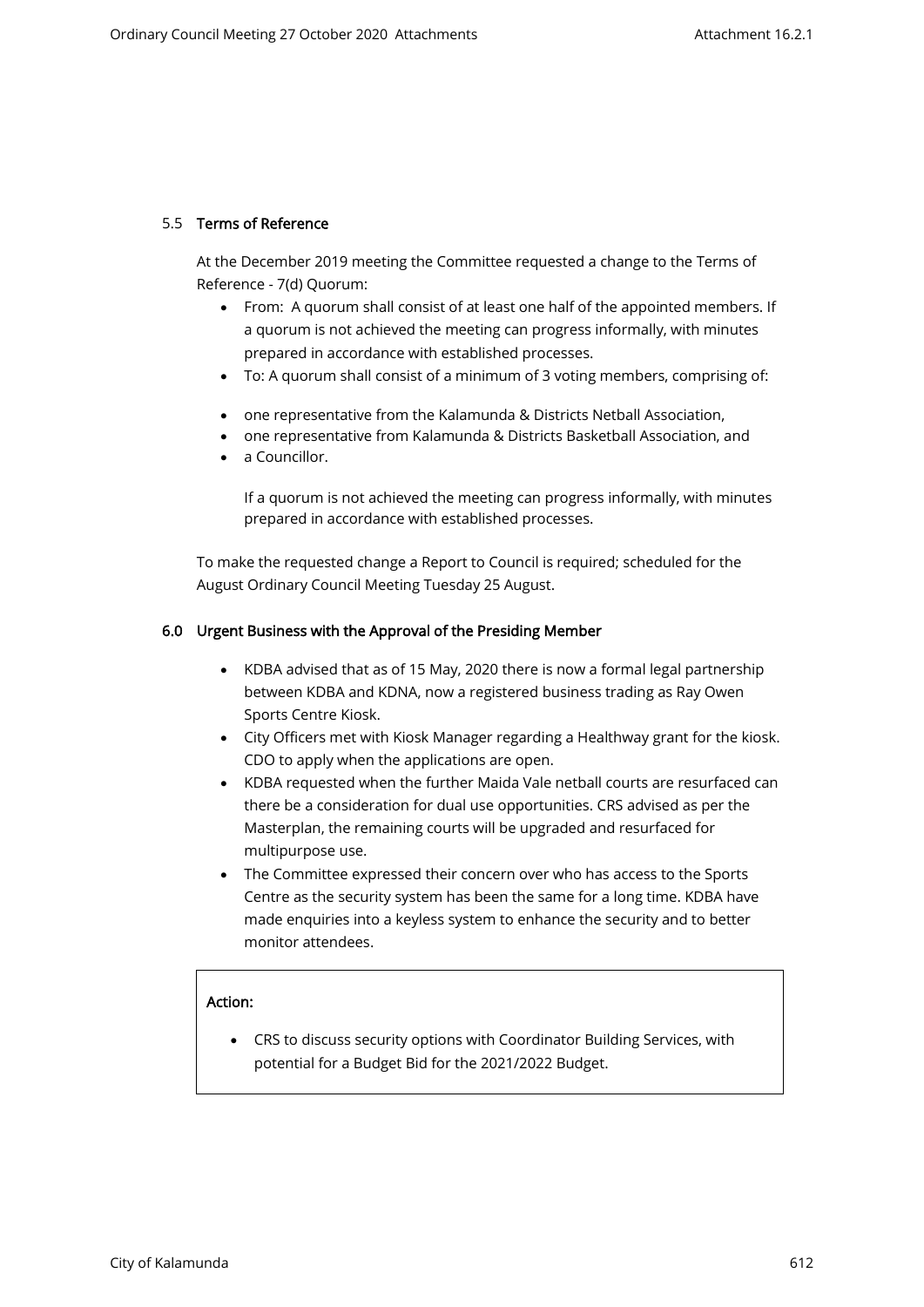## 8.0 Date of Next Meeting

5 November 2020 at Ray Owen Sports Centre at 6:30pm.

#### 9.0 Closure

There being no further business, the Presiding Member declared the Meeting closed at 8:12pm.

I confirm these Minutes to be a true and accurate record of the proceedings of this Meeting.

Signed: \_\_\_\_\_\_\_\_\_\_\_\_\_\_\_\_\_\_\_\_\_\_\_\_\_\_\_\_\_\_\_\_

Presiding Member

Dated this \_\_\_\_\_\_\_\_\_\_\_\_\_\_\_\_ day of \_\_\_\_\_\_\_\_\_\_\_\_\_\_\_\_ 2020.